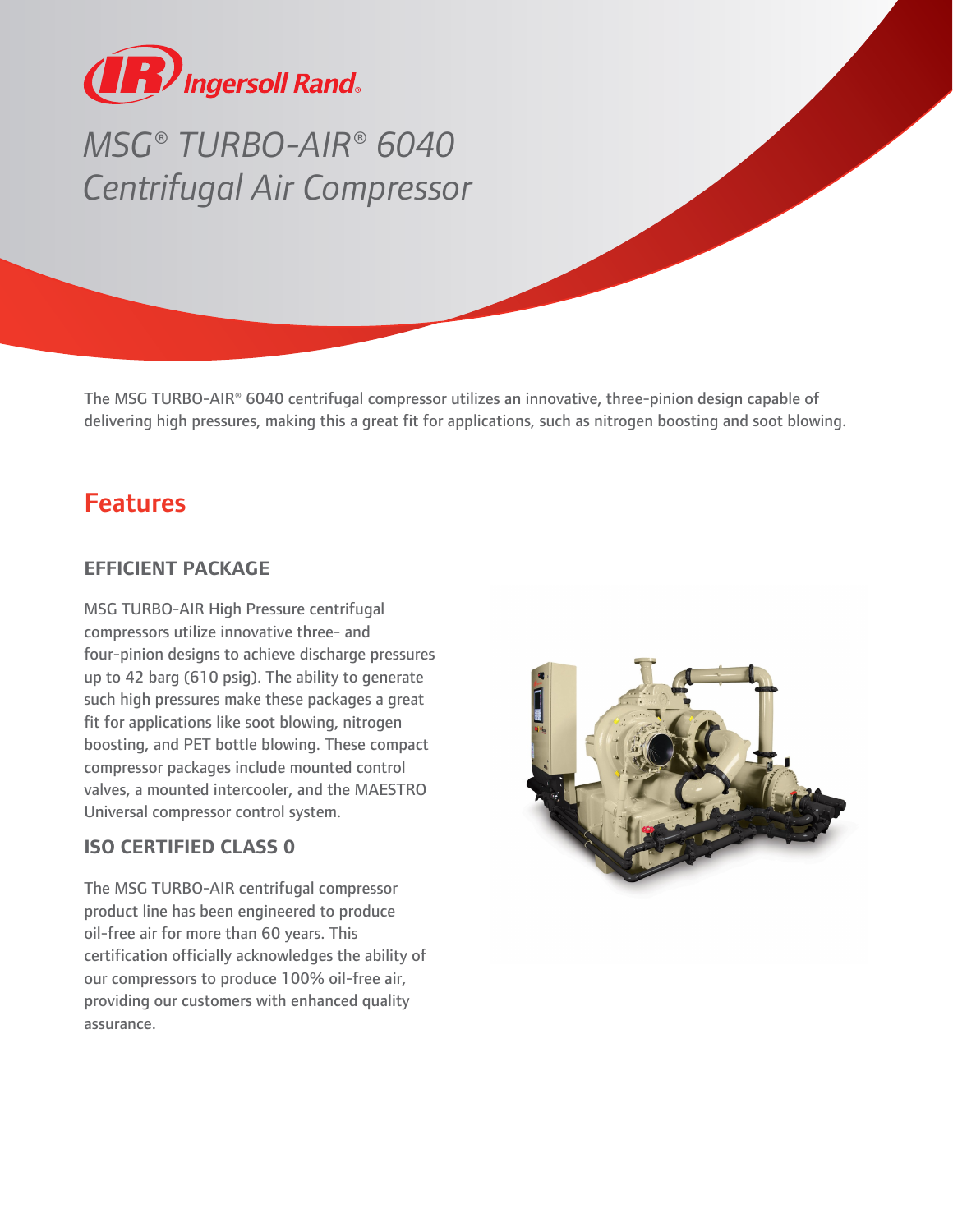

# **BENEFITS OF MSG TURBO-AIR COMPRESSORS:**

### *ISO 8573-1 Certified Oil-Free Air*

- **•** Prevents oil contamination of your system
- **•** Limits the potential for compressed air pipeline fires caused by oil carryover
- **•** Eliminates costly waste disposal problems associated with oil-laden condensate
- **•** Eliminates the expense and associated maintenance requirements of oil-removal filters, since no oil enters the compressed air stream in the compressor

#### *Simple Installation*

- **•** True unloading capability helps to take advantage of opportunities for energy savings
- **•** Increased uptime compared to alternative technologies translates into reduced operating life-cycle costs
- **•** Reduced number of external connections
- **•** Compact design reduces required floor space
- **•** Meets OSHAs sound level requirements without sound enclosure

#### *Low-Cost Operation*

- **•** True unloading capability helps to take advantage of opportunities for energy savings
- **•** Increased uptime compared to alternative technologies translates into reduced operating life-cycle costs
- **•** Excellent part-load efficiencies for any operating load
- **•** No sliding or rubbing parts in the compression process causing wear or efficiency loss

#### *Easy Operation*

- **•** The MAESTRO Universal control panel provides a built-in web server, allowing compressor monitoring using your local intranet
- **•** Significant annual savings in operating cost by providing more precise control
- **•** Easy-to-use, automatic operation

#### *Easy Maintenance*

- **•** Compression elements do not wear or require periodic replacement
- **•** No oil-removal filters to clean or replace
- **•** Accessible, horizontally split gearbox for quick inspection
- **•** Intercooler and aftercooler bundles are easy to remove for inspection and cleaning
- **•** Water-in-tube design intercooler and aftercooler allow for simple mechanical cleaning
- **•** Maintenance-free dry coupling

#### *High Reliablity*

- **•** Thrust loads absorbed at low speed
- **•** Non-contacting air and oil seals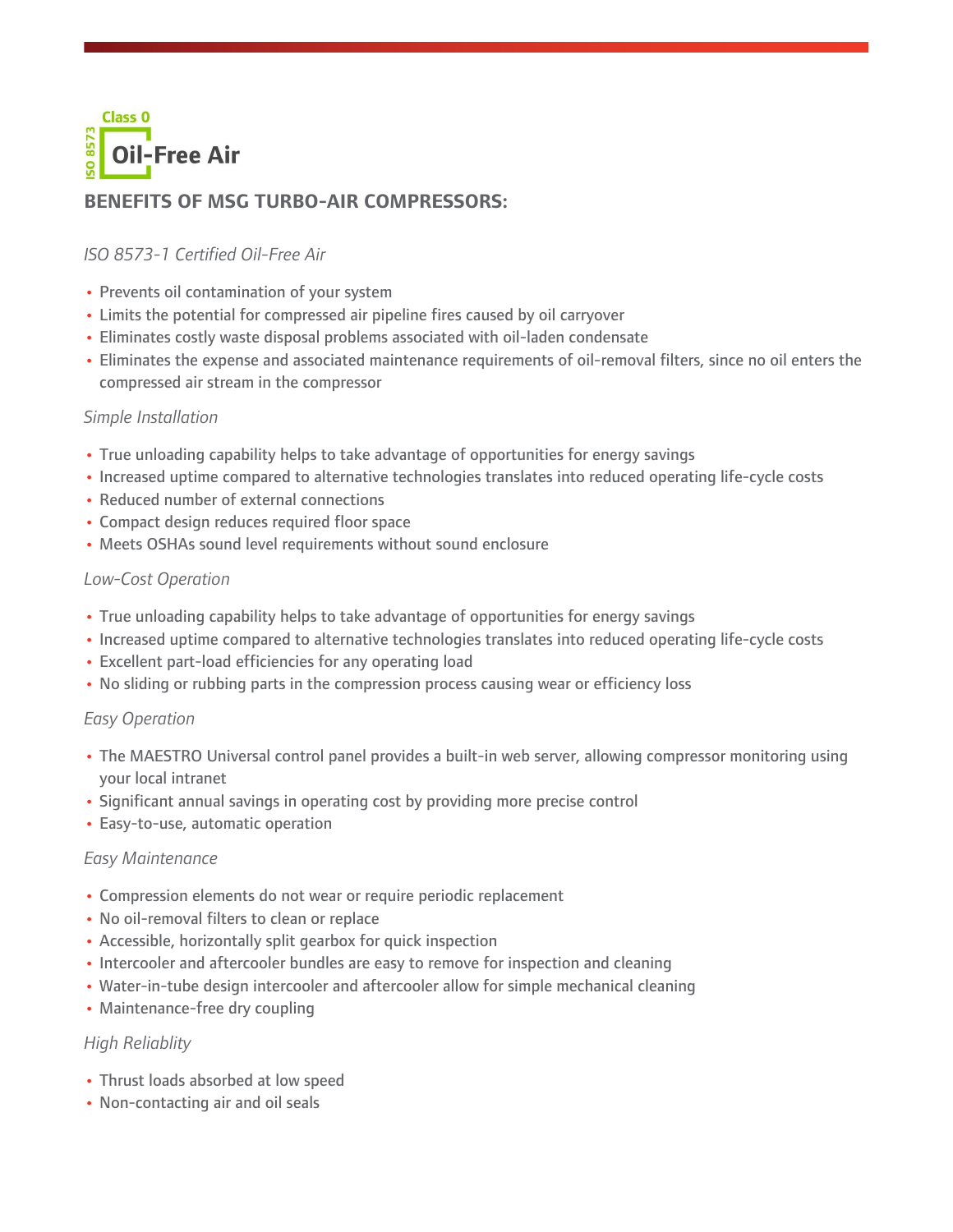- **•** Stainless steel compression elements
- **•** Conservative, high-quality gear design
- **•** Extended life pinion bearing design
- **•** Centrifugal compressors are proven to have a long mean time between failures (MTBF), and independent research has shown an industry-leading availability of 99.7%

### **LOW TOTAL COST OF OWNERSHIP:**

Over time, the energy required to power a compressed air system is the largest cost associated with a compressor; particularly in todays fluctuating energy markets. That is why, to accurately determine the return on your investment, it is important to consider the total life-cycle cost of operating the compressor, including the initial investment, energy consumption and maintenance costs.

As the chart to the right demonstrates, the MSG TURBO-AIR provides some of the lowest total lifecycle costs of any compressor, including dry screw, variable speed drive (VSD) screw and other centrifugal compressors. Compared to other machines of similar capacity, MSG TURBO-AIR compressors are one of the most efficient oil-free compressors at full load, part load and no load.

The power savings delivered can significantly speed up the payback on your initial investment, and the savings continue to build the more you use the MSG TURBO-AIR.



Life-Cycle Cost Comparison (over 10 years of operation at 80% loaded)